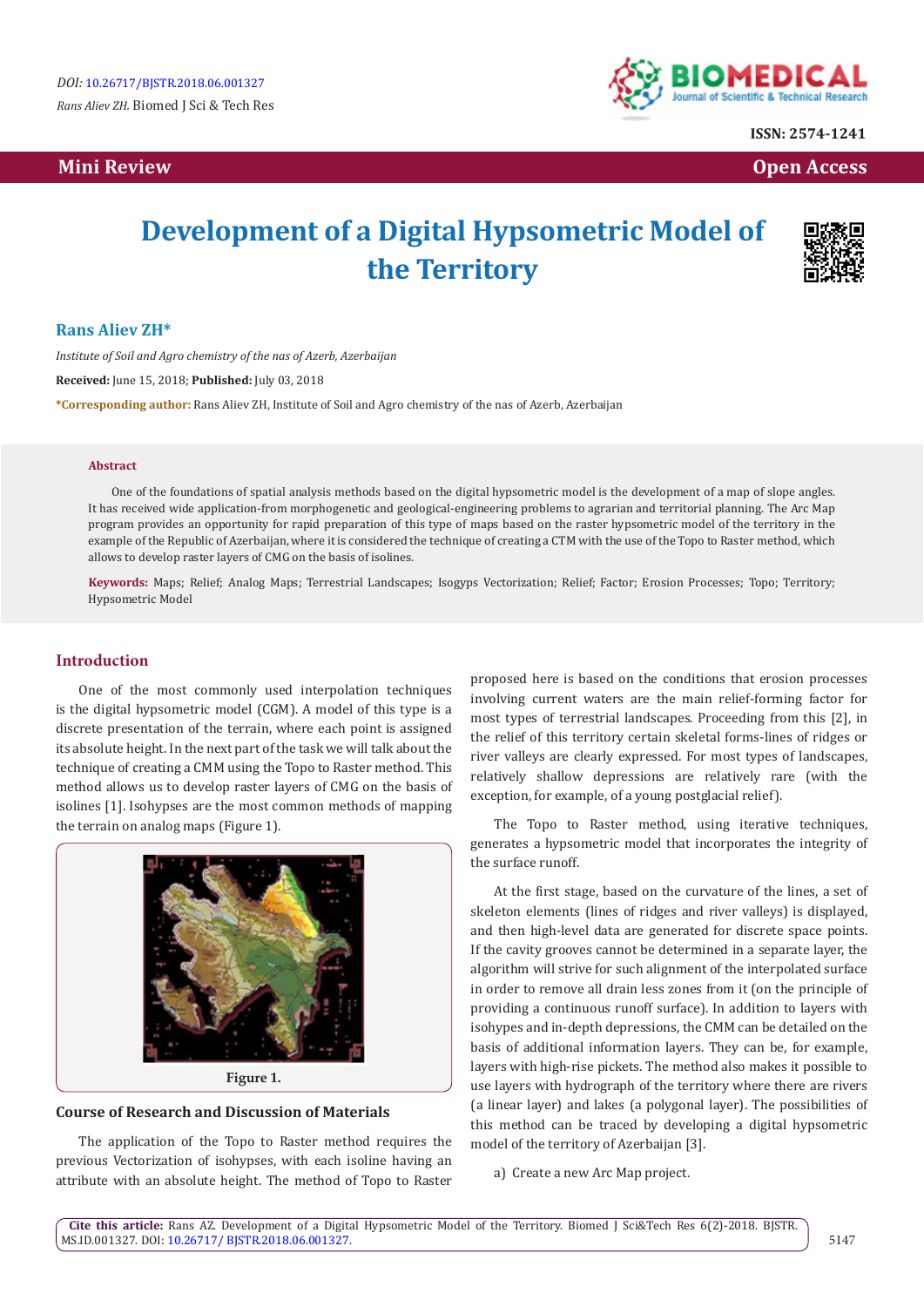b) For the development of the CTMM, at least three information layers are required that display isohypses, high-altitude pickets and a hydro graphic network.

c) Select the Show / Hide Arc Toolbox Window on the standard toolbar.

d) In the toolbox window (Toolbox) select Spatial Analyst Tool, then Interpolation.

e) From the list of tools choose the method Topo to Raster. The window shown in (Figure 2) appears.

f) Using the Input feature data list, select the information layers required for the CMF creation, which will be added to the table below.

g) After that, in each layer it is necessary to parameterize the type of objects (for example, isohypses or rivers) and in the layer "high-rise picket" the attribute that values the absolute height of the territory [4]. Since Topo to Raster uses primarily isohypses, the program automatically works so that the added layer is represented by contours (Figure 2).

| Input feature data                                        |             |                     |                |
|-----------------------------------------------------------|-------------|---------------------|----------------|
|                                                           |             |                     |                |
| Feature Layer                                             | Faid        | Type                |                |
| $D$ isoline $42.0$<br>ZP czerwowce, dutrict               | SEM4        | Contour<br>Boundary |                |
| $D$ (ven $D$                                              |             | Shean               | ×              |
| d'phiety_42                                               | <b>SEMA</b> | Point la.           | $\overline{1}$ |
|                                                           |             |                     |                |
|                                                           |             |                     |                |
|                                                           |             |                     |                |
| Output surface raster                                     |             |                     |                |
| C/Documents and Settings/Taxel Local Settings/Temp/Top 26 |             |                     |                |
|                                                           |             |                     |                |
| Output cell size (optional)                               |             |                     |                |
| 7,30                                                      |             |                     | œ              |
| Output extent (optional)                                  |             |                     |                |
| Y Maximum                                                 |             |                     |                |
|                                                           |             |                     |                |

Hence follows the appearance in the table of the graph Type next to the name of the value of Contour. In the Field column, an attribute with absolute surface height values is denoted.

h) From the lists of the Input feature column, select the layer with high pickets. This layer will help to detail the hypsometric model of the territory. Notice that in the Type column. After adding a layer to the table, the Contour value appears.

i) In the table, click on the Contour graph next to the name of the layer with high-rise pickets. This will open the list with the values available for this column.

j) In a similar way, in the Field column, the attribute with the absolute height values of the picket is indicated.

k) Using the Input feature field, we add to the analysis a layer of the river. In the table near the name of the river, change the value of the Type column to Stream.

l) On completion we add to the analysis the layer with the



boundaries of the territory was investigated

m) Go to the graph Qutput surfact raster; select the localization and the name of the source file. The length of the name should not exceed 10 characters, so it is better to use the Latin alphabet.

n) In the Qutputcell size column, we specify the measurement of the initial raster, expressed in units of the map, or the resolving power of the method. This value depends on several factors. The main goal is to create a CMM, and hence the required accuracy of the display.

o) For other parameters of the method, we leave the automatic values. Click OK to start the settlement procedure. Dependent on the computing power of the computer, it should last no more than a few and less than 20 minutes. After completing the calculations, the original layer will be automatically added to the map image. Since the raster layers automatically open under the vector layers, to close the output map, close the vector layers in the layer manager window.

p) Change the layer's display mode to solid (stretched) and select the type of color corresponding to the hypsometric images. The final effect of this work is seen in (Figure 3).



**Figure 3:** The digital hypsometric model of Azerbaijan, created by the method of Topo to Raster.

q) Finally, you can mark the Show Map Tips option in the window with the properties of the layer. Due to this, it is possible to track the change in the absolute heights of the surface by moving the cursor over the map [5].

The finished digital hypsometric model of the territory can be used for further spatial analysis, which will be discussed in the next section. In the end, we try to improve the appearance of the raster map, for greater readability. We use the shadow effect for this Open the Spatial Analyst toolbar [6].

a) In the Spatial Analyst menu, select Surfact Analyst, then Hilishade the window shown in (Figure 4) Dialog window Hilishade

b) In the Hilishade window, enter the name of the surface in the Input Surfact field, from which the shadow effect will be created. Since there is only one raster layer in the project for now, the program automatically inserts it into this window.